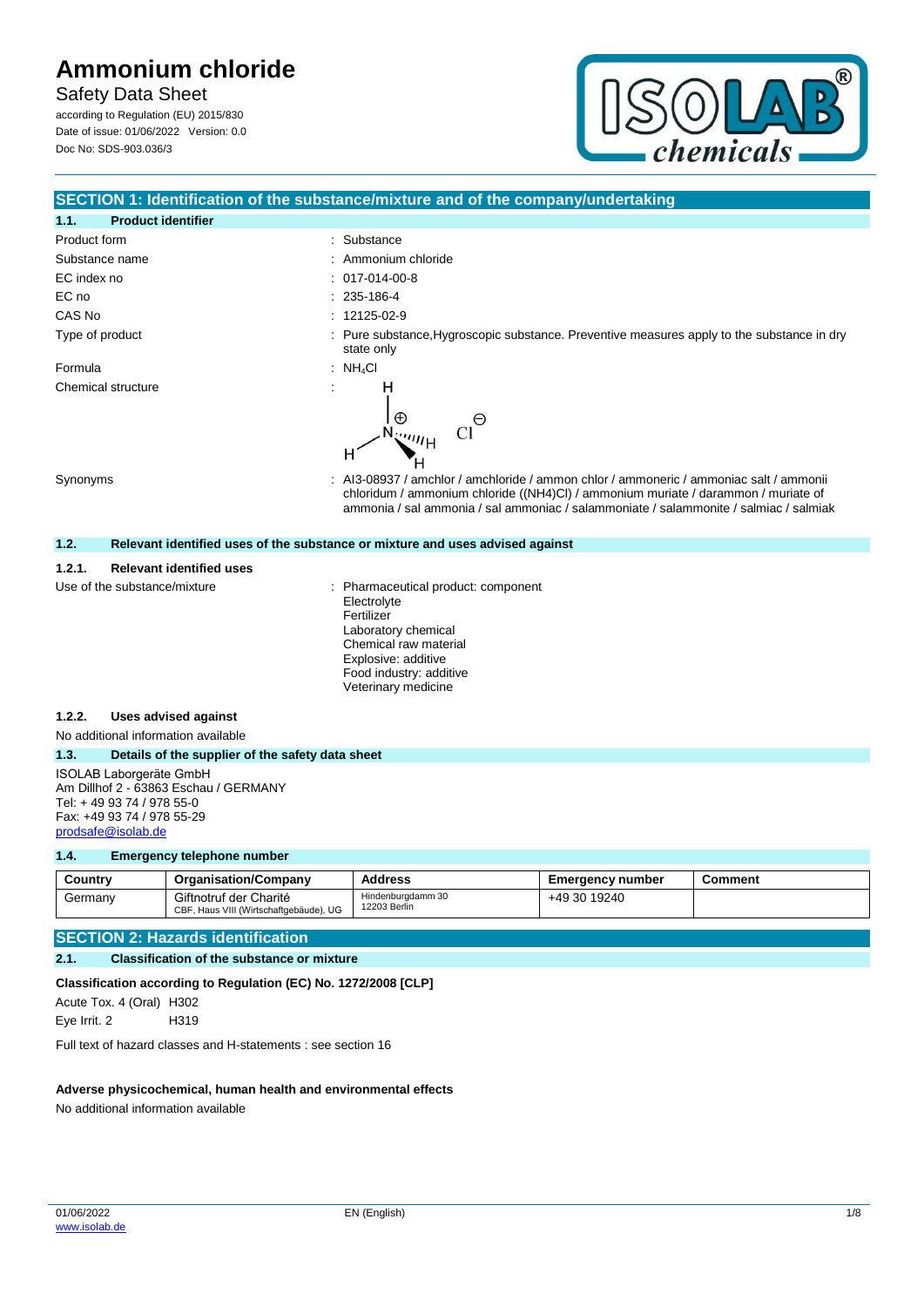## **Safety Data Sheet**

according to Regulation (EU) 2015/830 Date of issue: 01/06/2022 Version: 0.0 Doc No: SDS-903.036/3

### **2.2. Label elements**

#### Labelling according to Regulation (EC) No. 1272/2008 [CLP]

| Hazard pictograms (CLP)        | GHS07                                                                                                                                                                                                                                                                                         |
|--------------------------------|-----------------------------------------------------------------------------------------------------------------------------------------------------------------------------------------------------------------------------------------------------------------------------------------------|
| Signal word (CLP)              | : Warning                                                                                                                                                                                                                                                                                     |
| Hazard statements (CLP)        | : H302 - Harmful if swallowed<br>H319 - Causes serious eye irritation                                                                                                                                                                                                                         |
| Precautionary statements (CLP) | : P280 - Wear eye protection, face protection<br>P305+P351+P338 - IF IN EYES: Rinse cautiously with water for several minutes. Remove<br>contact lenses, if present and easy to do. Continue rinsing<br>P301+P312 - IF SWALLOWED: call a POISON CENTER or doctor/physician if you feel unwell |

#### **2.3. Other hazards**

No additional information available

| <b>SECTION 3: Composition/information on ingredients</b> |                                                                        |            |  |
|----------------------------------------------------------|------------------------------------------------------------------------|------------|--|
| 3.1.<br><b>Substances</b>                                |                                                                        |            |  |
| <b>Name</b>                                              | <b>Product identifier</b>                                              | %          |  |
| Ammonium chloride                                        | (CAS No) 12125-02-9<br>(EC no) 235-186-4<br>(EC index no) 017-014-00-8 | $\leq 100$ |  |

Full text of H-statements: see section 16

#### **3.2. Mixtures**

Not applicable

| <b>SECTION 4: First aid measures</b>                                |                                                                                                                                                                                                                                                                                                                                                                                                                                                                                                                                                                            |
|---------------------------------------------------------------------|----------------------------------------------------------------------------------------------------------------------------------------------------------------------------------------------------------------------------------------------------------------------------------------------------------------------------------------------------------------------------------------------------------------------------------------------------------------------------------------------------------------------------------------------------------------------------|
| <b>Description of first aid measures</b><br>4.1.                    |                                                                                                                                                                                                                                                                                                                                                                                                                                                                                                                                                                            |
| First-aid measures general                                          | Check the vital functions. Unconscious: maintain adequate airway and respiration. Respiratory<br>arrest: artificial respiration or oxygen. Cardiac arrest: perform resuscitation. Victim conscious<br>with laboured breathing: half-seated. Victim in shock: on his back with legs slightly raised.<br>Vomiting: prevent asphyxia/aspiration pneumonia. Prevent cooling by covering the victim (no<br>warming up). Keep watching the victim. Give psychological aid. Keep the victim calm, avoid<br>physical strain. Depending on the victim's condition: doctor/hospital. |
| First-aid measures after inhalation                                 | Remove the victim into fresh air. Respiratory problems: consult a doctor/medical service.                                                                                                                                                                                                                                                                                                                                                                                                                                                                                  |
| First-aid measures after skin contact                               | Rinse with water. Soap may be used. Take victim to a doctor if irritation persists.                                                                                                                                                                                                                                                                                                                                                                                                                                                                                        |
| First-aid measures after eye contact                                | Rinse immediately with plenty of water. Do not apply neutralizing agents. Take victim to an<br>ophthalmologist if irritation persists.                                                                                                                                                                                                                                                                                                                                                                                                                                     |
| First-aid measures after ingestion                                  | Rinse mouth with water. Immediately after ingestion: give lots of water to drink. Do not induce<br>vomiting. Call Poison Information Centre (www.big.be/antigif.htm). Consult a doctor/medical<br>service if you feel unwell. Ingestion of large quantities: immediately to hospital. Doctor: gastric<br>lavage.                                                                                                                                                                                                                                                           |
| 4.2.<br>Most important symptoms and effects, both acute and delayed |                                                                                                                                                                                                                                                                                                                                                                                                                                                                                                                                                                            |
| Symptoms/injuries after inhalation                                  | : AFTER INHALATION OF DUST: Coughing. Irritation of the respiratory tract. Irritation of the<br>nasal mucous membranes. AFTER INHALATION OF FUME: Respiratory difficulties.                                                                                                                                                                                                                                                                                                                                                                                                |
| Symptoms/injuries after skin contact                                | $:$ Red skin.                                                                                                                                                                                                                                                                                                                                                                                                                                                                                                                                                              |
| Symptoms/injuries after eye contact                                 | : Redness of the eye tissue. Irritation of the eye tissue.                                                                                                                                                                                                                                                                                                                                                                                                                                                                                                                 |
| Symptoms/injuries after ingestion                                   | AFTER ABSORPTION OF HIGH QUANTITIES: Change in the haemogramme/blood<br>composition. Headache. Nausea. Vomiting. Mental confusion.                                                                                                                                                                                                                                                                                                                                                                                                                                         |
| Symptoms/injuries upon intravenous<br>administration                | : No effects known.                                                                                                                                                                                                                                                                                                                                                                                                                                                                                                                                                        |
| Chronic symptoms                                                    | ON CONTINUOUS/REPEATED EXPOSURE/CONTACT: Skin rash/inflammation. Red skin.<br>Dry skin. Itching. AFTER INHALATION OF FUME: Respiratory difficulties.                                                                                                                                                                                                                                                                                                                                                                                                                       |
| 4.3.                                                                | Indication of any immediate medical attention and special treatment needed                                                                                                                                                                                                                                                                                                                                                                                                                                                                                                 |

No additional information available

 $^{\circledR}$ 

 $\overline{D}$ 

OLA

chemicals-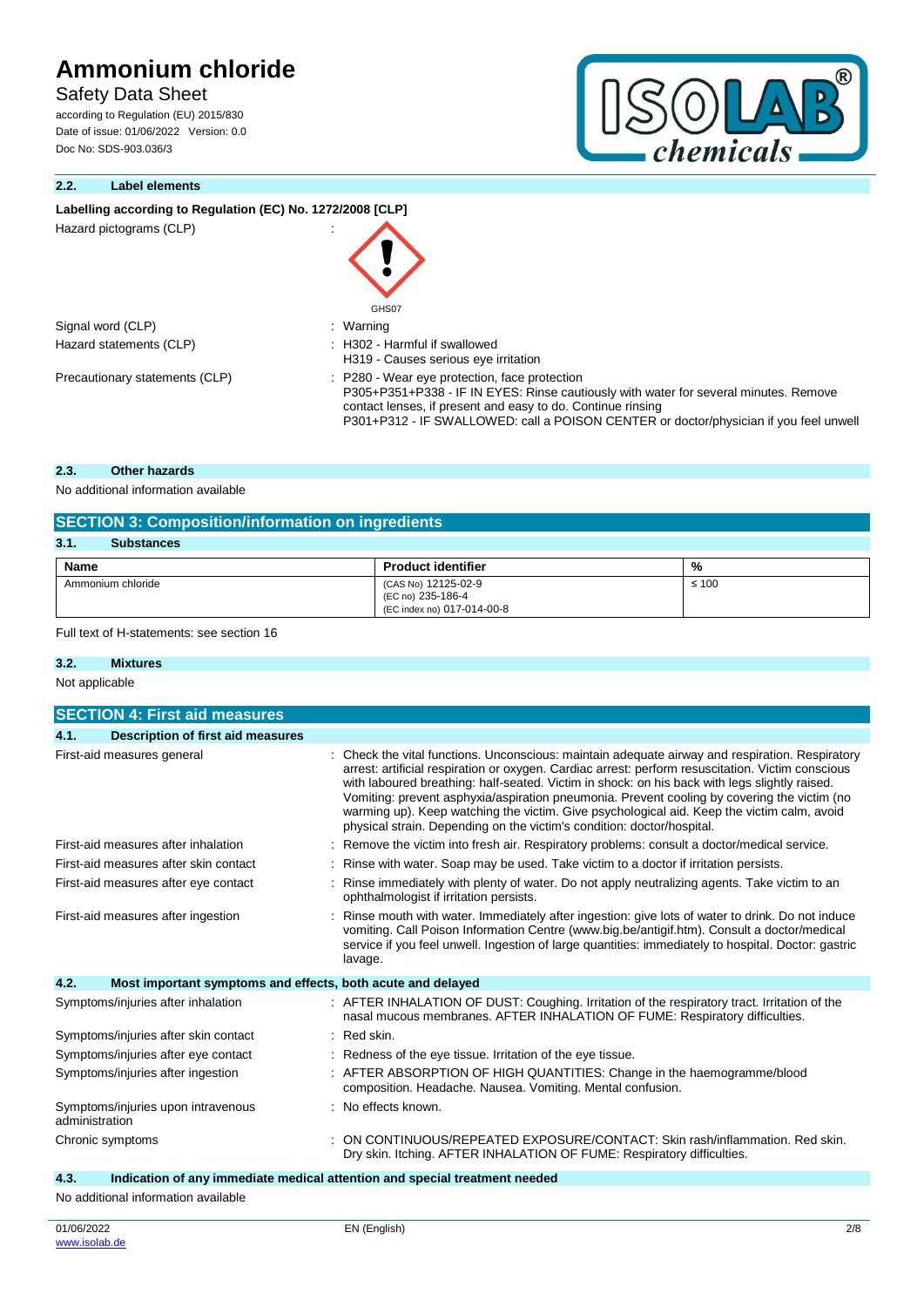## **Safety Data Sheet**

according to Regulation (EU) 2015/830 Date of issue: 01/06/2022 Version: 0.0 Doc No: SDS-903.036/3



|                                                               | <b>SECTION 5: Firefighting measures</b>                             |  |                                                                                                                                                                                                                                                                                                                                                                                       |
|---------------------------------------------------------------|---------------------------------------------------------------------|--|---------------------------------------------------------------------------------------------------------------------------------------------------------------------------------------------------------------------------------------------------------------------------------------------------------------------------------------------------------------------------------------|
| 5.1.                                                          | <b>Extinguishing media</b>                                          |  |                                                                                                                                                                                                                                                                                                                                                                                       |
|                                                               | Suitable extinguishing media                                        |  | : Adapt extinguishing media to the environment.                                                                                                                                                                                                                                                                                                                                       |
|                                                               | Unsuitable extinguishing media                                      |  | No unsuitable extinguishing media known.                                                                                                                                                                                                                                                                                                                                              |
| 5.2.<br>Special hazards arising from the substance or mixture |                                                                     |  |                                                                                                                                                                                                                                                                                                                                                                                       |
| Fire hazard                                                   |                                                                     |  | DIRECT FIRE HAZARD. Non combustible. INDIRECT FIRE HAZARD. Reactions involving a<br>fire hazard: see "Reactivity Hazard".                                                                                                                                                                                                                                                             |
| Explosion hazard                                              |                                                                     |  | : INDIRECT EXPLOSION HAZARD. Reactions with explosion hazards: see "Reactivity Hazard".                                                                                                                                                                                                                                                                                               |
| 5.3.                                                          | <b>Advice for firefighters</b>                                      |  |                                                                                                                                                                                                                                                                                                                                                                                       |
|                                                               | Precautionary measures fire                                         |  | Exposure to fire/heat: keep upwind. Exposure to fire/heat: consider evacuation. Exposure to<br>fire/heat: have neighbourhood close doors and windows.                                                                                                                                                                                                                                 |
| Firefighting instructions                                     |                                                                     |  | Dilute toxic gases with water spray.                                                                                                                                                                                                                                                                                                                                                  |
|                                                               | Protection during firefighting                                      |  | Heat/fire exposure: compressed air/oxygen apparatus.                                                                                                                                                                                                                                                                                                                                  |
|                                                               | <b>SECTION 6: Accidental release measures</b>                       |  |                                                                                                                                                                                                                                                                                                                                                                                       |
| 6.1.                                                          | Personal precautions, protective equipment and emergency procedures |  |                                                                                                                                                                                                                                                                                                                                                                                       |
| 6.1.1.                                                        | For non-emergency personnel                                         |  |                                                                                                                                                                                                                                                                                                                                                                                       |
| Protective equipment                                          |                                                                     |  | Gloves. Safety glasses. Protective clothing. Dust cloud production: compressed air/oxygen<br>apparatus. Reactivity hazard: compressed air/oxygen apparatus. Reactivity hazard: gas-tight<br>suit. See "Material-Handling" to select protective clothing.                                                                                                                              |
| <b>Emergency procedures</b>                                   |                                                                     |  | Mark the danger area. Prevent dust cloud formation, e.g. by wetting. No naked flames. Wash<br>contaminated clothes. In case of hazardous reactions: keep upwind. In case of reactivity<br>hazard: consider evacuation.                                                                                                                                                                |
|                                                               | Measures in case of dust release                                    |  | : In case of dust production: keep upwind. Dust production: have neighbourhood close doors and<br>windows.                                                                                                                                                                                                                                                                            |
| 6.1.2.                                                        | For emergency responders<br>No additional information available     |  |                                                                                                                                                                                                                                                                                                                                                                                       |
| 6.2.                                                          | <b>Environmental precautions</b>                                    |  |                                                                                                                                                                                                                                                                                                                                                                                       |
|                                                               | No additional information available                                 |  |                                                                                                                                                                                                                                                                                                                                                                                       |
| 6.3.                                                          | Methods and material for containment and cleaning up                |  |                                                                                                                                                                                                                                                                                                                                                                                       |
| For containment                                               |                                                                     |  | Contain released substance, pump into suitable containers. Consult "Material-handling" to<br>select material of containers. Plug the leak, cut off the supply. Knock down/dilute dust cloud<br>with water spray. If reacting: dilute toxic gas/vapour with water spray. Take account of<br>toxic/corrosive precipitation water.                                                       |
| Methods for cleaning up                                       |                                                                     |  | Prevent dust cloud formation. Scoop solid spill into closing containers. See "Material-handling"<br>for suitable container materials. Clean contaminated surfaces with an excess of water. Wash<br>clothing and equipment after handling.                                                                                                                                             |
| 6.4                                                           | Reference to other sections<br>No additional information available  |  |                                                                                                                                                                                                                                                                                                                                                                                       |
|                                                               | <b>SECTION 7: Handling and storage</b>                              |  |                                                                                                                                                                                                                                                                                                                                                                                       |
| 7.1.                                                          | <b>Precautions for safe handling</b>                                |  |                                                                                                                                                                                                                                                                                                                                                                                       |
|                                                               | Precautions for safe handling                                       |  | Comply with the legal requirements. Clean contaminated clothing. Thoroughly clean/dry the<br>installation before use. Avoid raising dust. Keep away from naked flames/heat. Observe strict<br>hygiene. Keep container tightly closed. Measure the concentration in the air regularly. Carry<br>operations in the open/under local exhaust/ventilation or with respiratory protection. |
| 7.2.                                                          | Conditions for safe storage, including any incompatibilities        |  |                                                                                                                                                                                                                                                                                                                                                                                       |
|                                                               | Heat and ignition sources                                           |  | : KEEP SUBSTANCE AWAY FROM: heat sources.                                                                                                                                                                                                                                                                                                                                             |
|                                                               | Information on mixed storage                                        |  | : KEEP SUBSTANCE AWAY FROM: oxidizing agents. (strong) acids. (strong) bases. metals.<br>halogens. water/moisture.                                                                                                                                                                                                                                                                    |
| Storage area                                                  |                                                                     |  | Store in a cool area. Store in a dry area. Keep container in a well-ventilated place. Keep out of<br>direct sunlight. Meet the legal requirements.                                                                                                                                                                                                                                    |
|                                                               | Special rules on packaging                                          |  | SPECIAL REQUIREMENTS: closing. watertight. dry. clean. correctly labelled. meet the legal<br>requirements. Secure fragile packagings in solid containers.                                                                                                                                                                                                                             |
| Packaging materials                                           |                                                                     |  | SUITABLE MATERIAL: No data available. MATERIAL TO AVOID: carbon steel. copper.<br>aluminium.                                                                                                                                                                                                                                                                                          |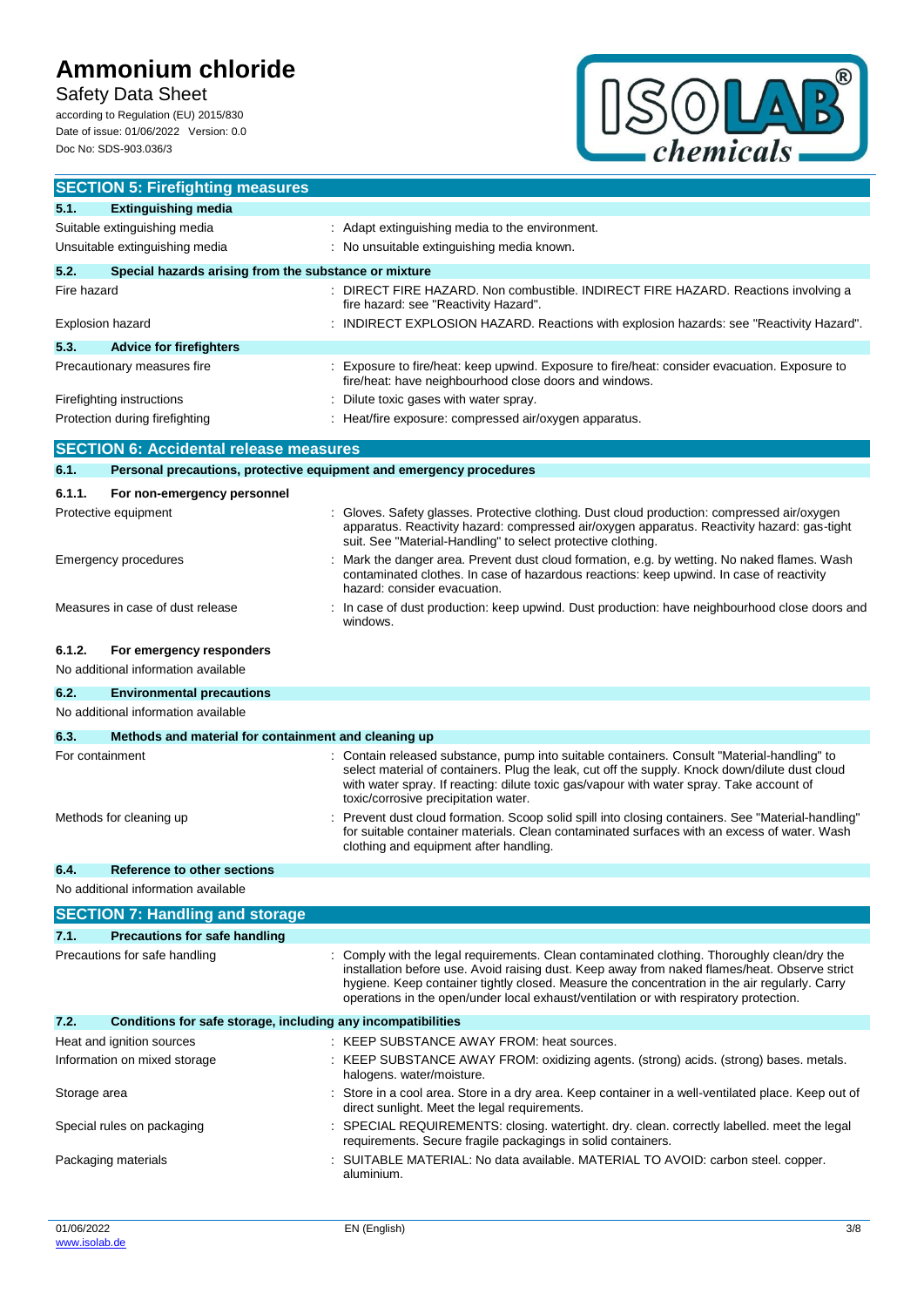## **Safety Data Sheet**

according to Regulation (EU) 2015/830 Date of issue: 01/06/2022 Version: 0.0 Doc No: SDS-903.036/3



### **7.3. Specific end use(s)**

#### No additional information available

### **SECTION 8: Exposure controls/personal protection**

| 8.1.<br><b>Control parameters</b> |                                       |                                                                                                                                                         |  |  |
|-----------------------------------|---------------------------------------|---------------------------------------------------------------------------------------------------------------------------------------------------------|--|--|
| Ammonium chloride (12125-02-9)    |                                       |                                                                                                                                                         |  |  |
| Belgium                           | Limit value $(mg/m3)$                 | 10 mg/m <sup>3</sup> (Ammonium (chlorure d') (fumées); Belgium;<br>Time-weighted average exposure limit 8 h)                                            |  |  |
| Belgium                           | Short time value (mg/m <sup>3</sup> ) | 20 mg/m <sup>3</sup> (Ammonium (chlorure d') (fumées); Belgium;<br>Short time value)                                                                    |  |  |
| France                            | $VME$ (mg/m <sup>3</sup> )            | 10 mg/m <sup>3</sup> (Ammonium (chlorures d'), fumées; France;<br>Time-weighted average exposure limit 8 h; VL: Valeur<br>non réglementaire indicative) |  |  |
| United Kingdom                    | WEL TWA (mg/m <sup>3</sup> )          | 10 mg/m <sup>3</sup> Ammonium chloride fume; United Kingdom;<br>Time-weighted average exposure limit 8 h; Workplace<br>exposure limit (EH40/2005)       |  |  |
| United Kingdom                    | WEL STEL (mg/m <sup>3</sup> )         | 20 mg/m <sup>3</sup> Ammonium chloride fume; United Kingdom;<br>Short time value; Workplace exposure limit<br>(EH40/2005)                               |  |  |
| USA - ACGIH                       | ACGIH TWA (mg/m <sup>3</sup> )        | 10 mg/m <sup>3</sup> (Ammonium chloride fume; USA; Time-<br>weighted average exposure limit 8 h; TLV - Adopted<br>Value)                                |  |  |
| USA - ACGIH                       | ACGIH STEL (mg/m <sup>3</sup> )       | 20 mg/m <sup>3</sup> (Ammonium chloride fume; USA; Short time<br>value; TLV - Adopted Value)                                                            |  |  |

#### **8.2. Exposure controls**

#### **Materials for protective clothing:**

GIVE EXCELLENT RESISTANCE: No data available. GIVE GOOD RESISTANCE: butyl rubber. neoprene. nitrile rubber. PVC. GIVE LESS RESISTANCE: No data available. GIVE POOR RESISTANCE: No data available

#### **Hand protection:**

Gloves

#### **Eye protection:**

Safety glasses. In case of dust production: protective goggles

#### **Skin and body protection:**

Protective clothing

#### **Respiratory protection:**

Dust production: dust mask with filter type P2

| <b>SECTION 9: Physical and chemical properties</b>            |                                          |  |
|---------------------------------------------------------------|------------------------------------------|--|
| Information on basic physical and chemical properties<br>9.1. |                                          |  |
| Physical state                                                | : Solid                                  |  |
| Appearance                                                    | : Crystalline solid. Crystalline powder. |  |
| Molecular mass                                                | $: 53.49$ g/mol                          |  |
| Colour                                                        | : Colourless to white.                   |  |
| Odour                                                         | : Odourless.                             |  |
| Odour threshold                                               | : No data available                      |  |
| рH                                                            | : 4.7 (200 g/l, H <sub>2</sub> O, 25C)   |  |
| pH solution                                                   | $: 10 \%$                                |  |
| Relative evaporation rate (butylacetate=1)                    | : No data available                      |  |
| Melting point                                                 | : 338 °C                                 |  |
| Freezing point                                                | : No data available                      |  |
| Boiling point                                                 | $\therefore$ Not applicable              |  |
| Flash point                                                   | : Not applicable                         |  |
| Auto-ignition temperature                                     | No data available<br>÷                   |  |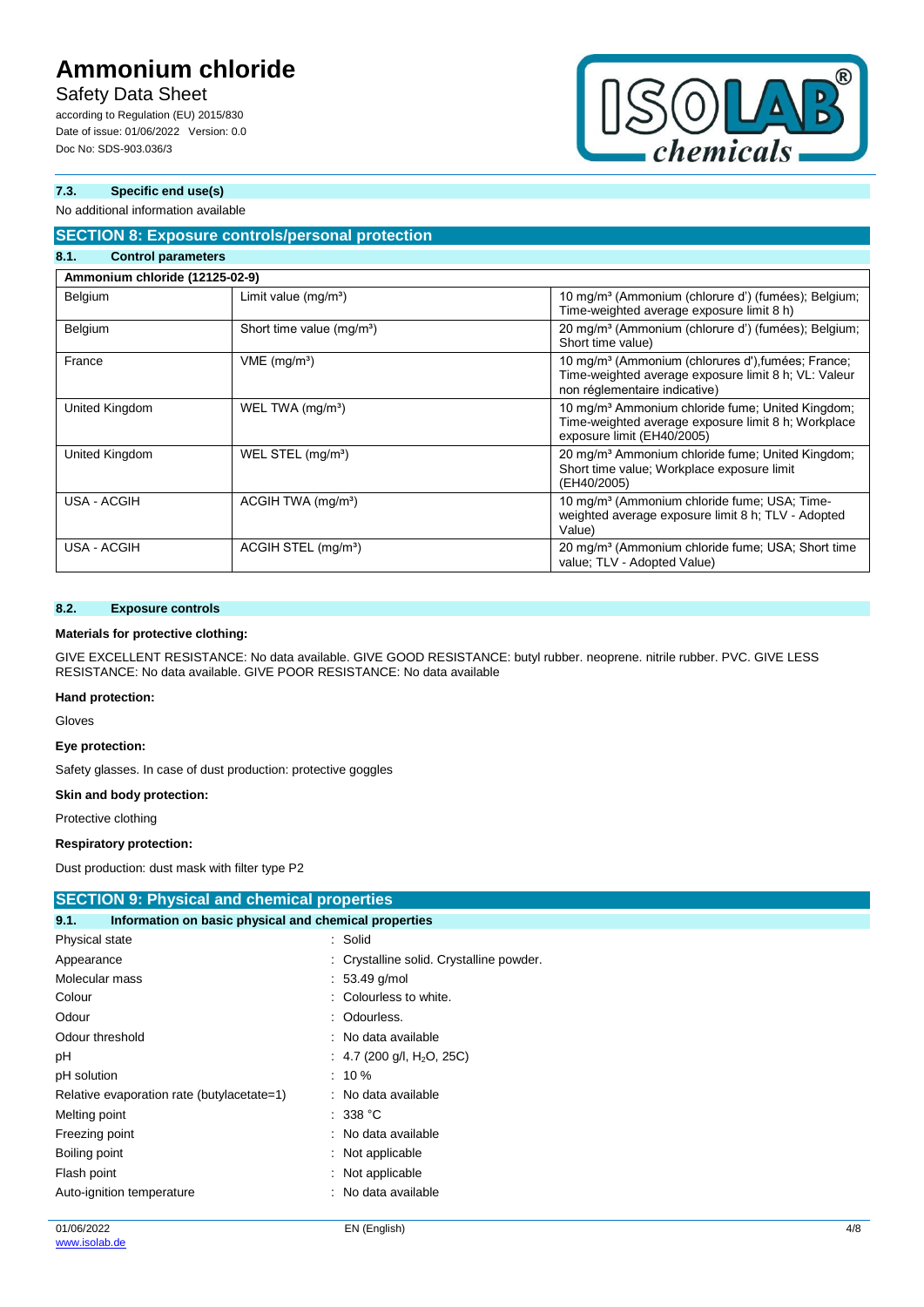## **Safety Data Sheet**

according to Regulation (EU) 2015/830 Date of issue: 01/06/2022 Version: 0.0 Doc No: SDS-903.036/3



| Decomposition temperature        | : $>350 °C$                                                                                                                  |
|----------------------------------|------------------------------------------------------------------------------------------------------------------------------|
| Flammability (solid, gas)        | : No data available                                                                                                          |
| Vapour pressure                  | : $1.3$ hPa (30C)                                                                                                            |
| Relative vapour density at 20 °C | : 1.8                                                                                                                        |
| Relative density                 | : 1.5                                                                                                                        |
| Density                          | : 1.53 g/cm <sup>3</sup> (25 °C)                                                                                             |
| Solubility                       | Soluble in water. Soluble in methanol. Soluble in ammonia. Soluble in glycerol.<br>Water: 37.2 g/100ml<br>Ethanol: 2 g/100ml |
| Log Pow                          | : 4.37 (Estimated value)                                                                                                     |
| Viscosity, kinematic             | : No data available                                                                                                          |
| Viscosity, dynamic               | : No data available                                                                                                          |
| Explosive properties             | : No data available                                                                                                          |
| Oxidising properties             | : No data available                                                                                                          |
| <b>Explosive limits</b>          | : No data available                                                                                                          |
| <b>Other information</b><br>9.2. |                                                                                                                              |
| Sublimation point                | : 338 °C                                                                                                                     |
| VOC content                      | $\therefore$ Not applicable                                                                                                  |
| Other properties                 | : Hygroscopic. May sublimate. Substance has acid reaction.                                                                   |

## **SECTION 10: Stability and reactivity**

#### **10.1. Reactivity**

**10.2. Chemical stability**

On burning: release of toxic and corrosive gases/vapours (hydrogen chloride, ammonia, chlorine, nitrous vapours). Reacts violently with (strong) oxidizers: (increased) risk of fire/explosion. Reacts violently with (some) halogens compounds: (increased) risk of fire/explosion. Reacts with (some) acids: release of toxic and corrosive gases/vapours (hydrogen chloride). Reacts with (some) bases: release of corrosive gases/vapours (ammonia).

| Hygroscopic. |                                           |
|--------------|-------------------------------------------|
| 10.3.        | <b>Possibility of hazardous reactions</b> |
|              | No additional information available       |
| 10.4.        | <b>Conditions to avoid</b>                |
|              | No additional information available       |
| 10.5.        | Incompatible materials                    |
|              | No additional information available       |
| 10.6.        | Hazardous decomposition products          |

No additional information available

| <b>SECTION 11: Toxicological information</b>  |                                    |     |
|-----------------------------------------------|------------------------------------|-----|
| Information on toxicological effects<br>11.1. |                                    |     |
| Acute toxicity                                | : Oral: Harmful if swallowed.      |     |
| Ammonium chloride (12125-02-9)                |                                    |     |
| LD50 oral rat                                 | 1410 mg/kg (Rat; Literature study) |     |
| Skin corrosion/irritation                     | : Not classified                   |     |
|                                               | pH: 5 (10 %)                       |     |
| Serious eye damage/irritation                 | : Causes serious eye irritation.   |     |
|                                               | pH: 5 (10 %)                       |     |
| Respiratory or skin sensitisation             | : Not classified                   |     |
| Germ cell mutagenicity                        | : Not classified                   |     |
| Carcinogenicity                               | : Not classified                   |     |
| Reproductive toxicity                         | : Not classified                   |     |
| STOT-single exposure                          | : Not classified                   |     |
| STOT-repeated exposure                        | : Not classified                   |     |
| Aspiration hazard                             | : Not classified                   |     |
| 01/06/2022                                    | EN (English)                       | 5/8 |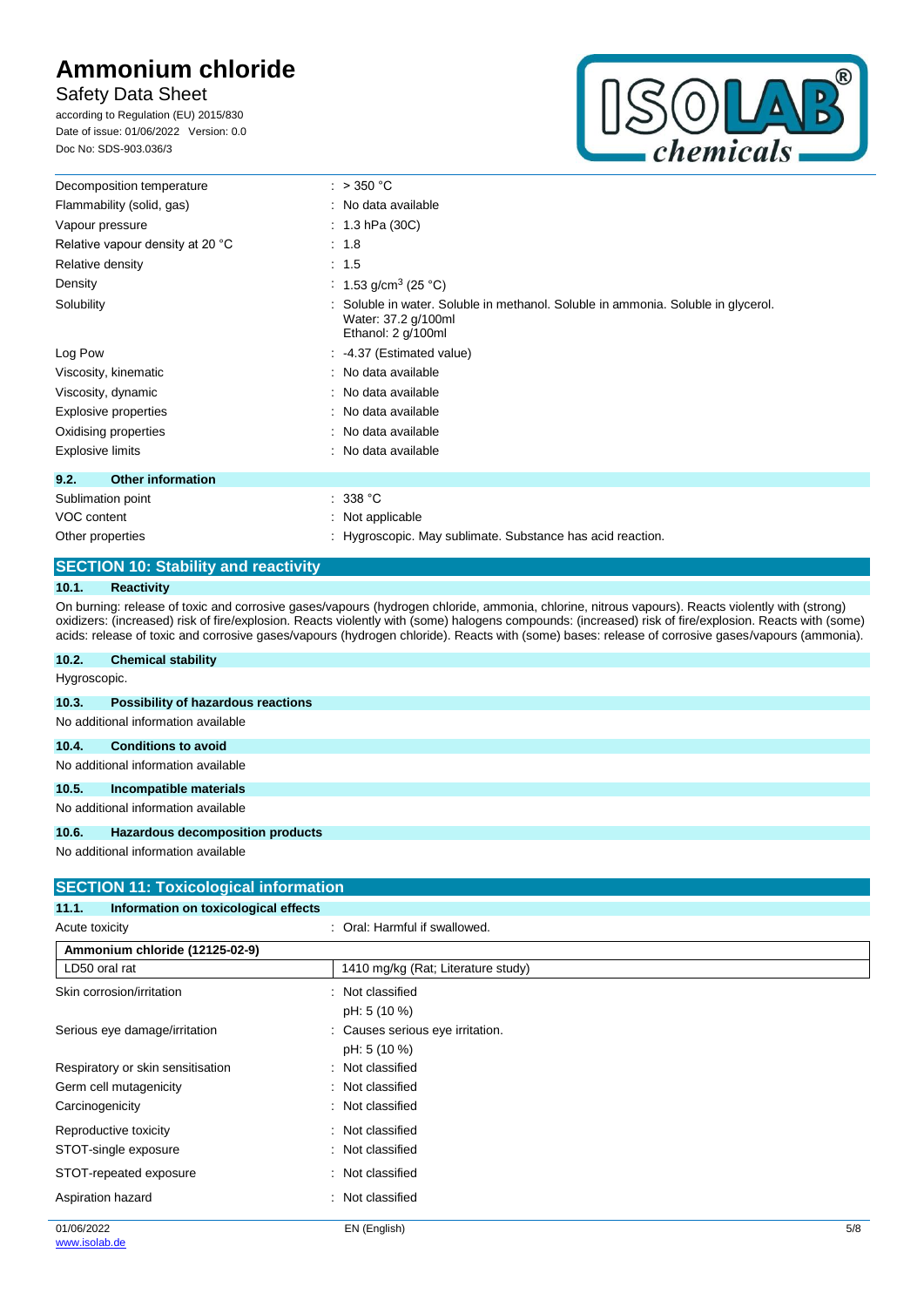## **Safety Data Sheet**

according to Regulation (EU) 2015/830 Date of issue: 01/06/2022 Version: 0.0 Doc No: SDS-903.036/3



| <b>SECTION 12: Ecological information</b> |                                                                                                                                                                                                                                                             |
|-------------------------------------------|-------------------------------------------------------------------------------------------------------------------------------------------------------------------------------------------------------------------------------------------------------------|
| 12.1.<br><b>Toxicity</b>                  |                                                                                                                                                                                                                                                             |
| Ecology - general                         | : Classification concerning the environment: not applicable.                                                                                                                                                                                                |
| Ecology - air                             | : Not classified as dangerous for the ozone layer (Regulation (EC) No 1005/2009). Not included<br>in the list of fluorinated greenhouse gases (Regulation (EC) No 842/2006).                                                                                |
| Ecology - water                           | : Maximum concentration in drinking water: 0.50 mg/l (ammonium) (Directive 98/83/EC); 250<br>mq/l (chloride) (Directive 98/83/EC). Toxic to fishes. Slightly harmful to invertebrates (Daphnia)<br>(EC50 (48h): 100 - 1000 mg/l). May cause eutrophication. |
| Ammonium chloride (12125-02-9)            |                                                                                                                                                                                                                                                             |

| - -                                           |                                                                         |
|-----------------------------------------------|-------------------------------------------------------------------------|
| $F^{\sim}$<br>∪aphnia<br>51<br>LUJU           | 48 h.<br>16<br>ma/l<br>--<br>. JOU: 4                                   |
| <sup>1</sup> limit algae 2<br>hreshold<br>. . | EC50: 240 h)<br>-~<br>. IECE $^{\prime}$<br>ma/<br>- J<br>$\sim$ $\sim$ |

### **12.2. Persistence and degradability**

| Ammonium chloride (12125-02-9)            |                                  |  |
|-------------------------------------------|----------------------------------|--|
| Persistence and degradability             | Readily biodegradable in water.  |  |
| 12.3.<br><b>Bioaccumulative potential</b> |                                  |  |
| Ammonium chloride (12125-02-9)            |                                  |  |
| Log Pow                                   | -4.37 (Estimated value)          |  |
| Bioaccumulative potential                 | Bioaccumulation: not applicable. |  |
| $\sim$                                    |                                  |  |

#### **12.4. Mobility in soil**

No additional information available

#### **12.5. Results of PBT and vPvB assessment**

No additional information available

### **12.6. Other adverse effects**

No additional information available

| <b>SECTION 13: Disposal considerations</b> |                                                                                                                                                                                                                                                                                                                                                                                                                                                                                                                                                                                                                                                                                                                   |
|--------------------------------------------|-------------------------------------------------------------------------------------------------------------------------------------------------------------------------------------------------------------------------------------------------------------------------------------------------------------------------------------------------------------------------------------------------------------------------------------------------------------------------------------------------------------------------------------------------------------------------------------------------------------------------------------------------------------------------------------------------------------------|
| 13.1.<br>Waste treatment methods           |                                                                                                                                                                                                                                                                                                                                                                                                                                                                                                                                                                                                                                                                                                                   |
| Product/Packaging disposal recommendations | : Remove waste in accordance with local and/or national regulations. Hazardous waste shall not<br>be mixed together with other waste. Different types of hazardous waste shall not be mixed<br>together if this may entail a risk of pollution or create problems for the further management of<br>the waste. Hazardous waste shall be managed responsibly. All entities that store, transport or<br>handle hazardous waste shall take the necessary measures to prevent risks of pollution or<br>damage to people or animals. Precipitate/make insoluble. Remove to an authorized dump<br>(Class I). Do not discharge into drains or the environment. May be discharged to wastewater<br>treatment installation. |
| Additional information                     | : LWCA (the Netherlands): KGA category 05. Hazardous waste according to Directive<br>2008/98/EC.                                                                                                                                                                                                                                                                                                                                                                                                                                                                                                                                                                                                                  |
| European List of Waste (LoW) code          | 16 03 03 <sup>*</sup> - inorganic wastes containing dangerous substances<br>÷                                                                                                                                                                                                                                                                                                                                                                                                                                                                                                                                                                                                                                     |

## **SECTION 14: Transport information**

In accordance with ADR / RID / IMDG / IATA / ADN

| <b>ADR</b>                            | <b>IMDG</b>    | <b>IATA</b>    | <b>ADN</b>     | <b>RID</b>     |
|---------------------------------------|----------------|----------------|----------------|----------------|
| 14.1.<br><b>UN number</b>             |                |                |                |                |
| Not applicable                        | Not applicable | Not applicable | Not applicable | Not applicable |
| 14.2.<br>UN proper shipping name      |                |                |                |                |
| Not applicable                        | Not applicable | Not applicable | Not applicable | Not applicable |
| Not applicable                        | Not applicable | Not applicable | Not applicable | Not applicable |
|                                       |                |                |                |                |
| Transport hazard class(es)<br>14.3.   |                |                |                |                |
| Not applicable                        | Not applicable | Not applicable | Not applicable | Not applicable |
| Not applicable                        | Not applicable | Not applicable | Not applicable | Not applicable |
| <b>Packing group</b><br>14.4.         |                |                |                |                |
| Not applicable                        | Not applicable | Not applicable | Not applicable | Not applicable |
| 14.5.<br><b>Environmental hazards</b> |                |                |                |                |
| Not applicable                        | Not applicable | Not applicable | Not applicable | Not applicable |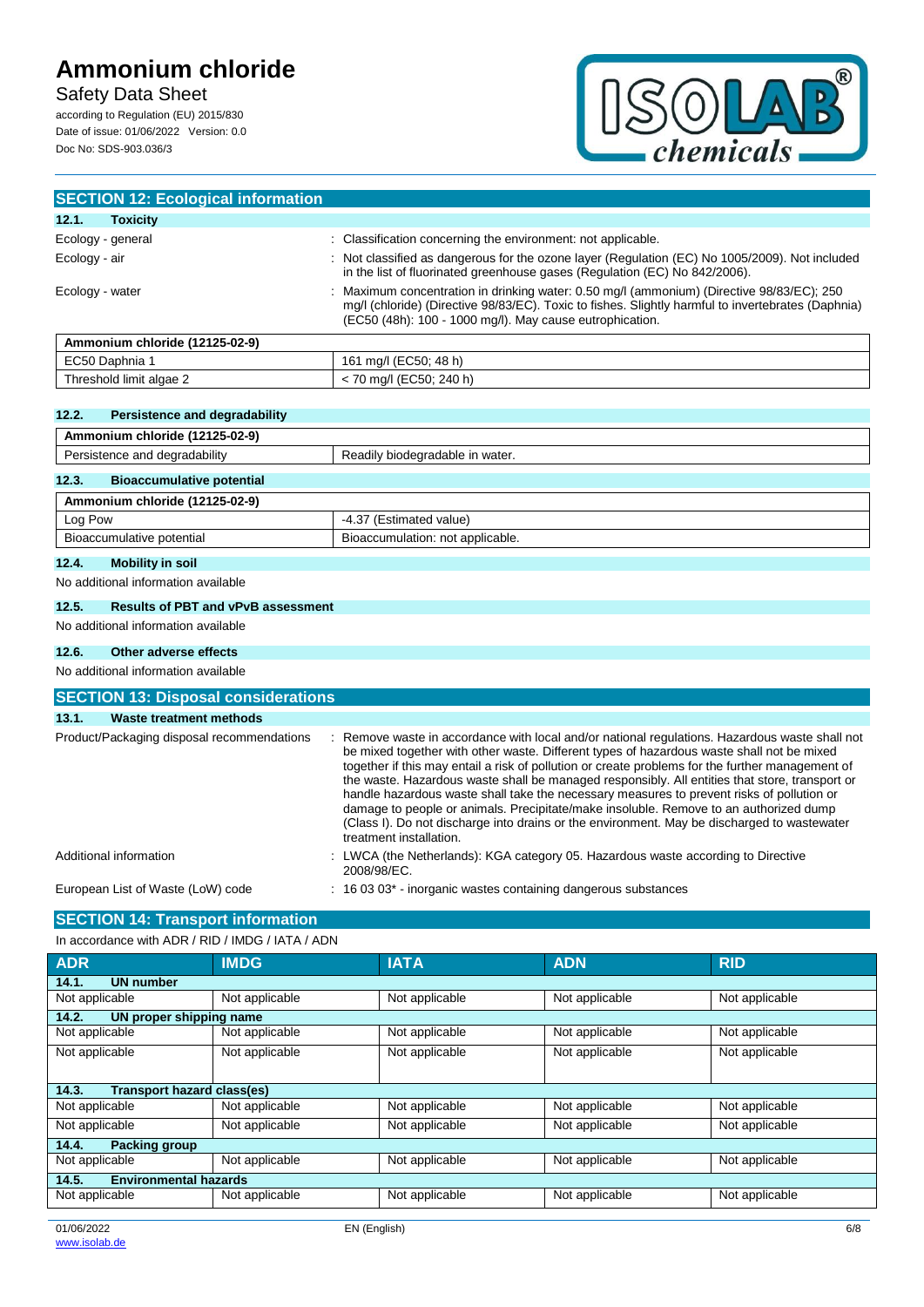## **Safety Data Sheet**

according to Regulation (EU) 2015/830 Date of issue: 01/06/2022 Version: 0.0 Doc No: SDS-903.036/3



| <b>IMDG</b><br><b>ADR</b>                                                            | <b>IATA</b><br><b>ADN</b><br><b>RID</b>                                                                                                 |
|--------------------------------------------------------------------------------------|-----------------------------------------------------------------------------------------------------------------------------------------|
|                                                                                      | No supplementary information available                                                                                                  |
| 14.6.<br>Special precautions for user                                                |                                                                                                                                         |
|                                                                                      |                                                                                                                                         |
| - Overland transport<br>Not applicable                                               |                                                                                                                                         |
| - Transport by sea<br>Not applicable                                                 |                                                                                                                                         |
| - Air transport<br>Not applicable                                                    |                                                                                                                                         |
| - Inland waterway transport<br>Not applicable                                        |                                                                                                                                         |
| - Rail transport                                                                     |                                                                                                                                         |
| Not applicable                                                                       |                                                                                                                                         |
| 14.7.<br>Transport in bulk according to Annex II of Marpol and the IBC Code          |                                                                                                                                         |
| Not applicable                                                                       |                                                                                                                                         |
| <b>SECTION 15: Regulatory information</b>                                            |                                                                                                                                         |
| 15.1.                                                                                | Safety, health and environmental regulations/legislation specific for the substance or mixture                                          |
| <b>EU-Regulations</b><br>15.1.1.                                                     |                                                                                                                                         |
| No REACH Annex XVII restrictions                                                     |                                                                                                                                         |
| Ammonium chloride is not on the REACH Candidate List                                 |                                                                                                                                         |
| Ammonium chloride is not on the REACH Annex XIV List                                 |                                                                                                                                         |
|                                                                                      |                                                                                                                                         |
| VOC content                                                                          | : Not applicable                                                                                                                        |
| 15.1.2.<br><b>National regulations</b>                                               |                                                                                                                                         |
| Germany                                                                              |                                                                                                                                         |
| VwVwS Annex reference                                                                | : Water hazard class (WGK) 1, low hazard to waters (Classification according to VwVwS, Annex<br>1 or 2; ID No. 213)                     |
| WGK remark                                                                           | Classification water polluting in compliance with Verwaltungsvorschrift wassergefährdender<br>Stoffe (VwVwS) of 27 July 2005 (Anhang 2) |
| 12th Ordinance Implementing the Federal<br>Immission Control Act - 12.BImSchV        | : Is not subject of the 12. BlmSchV (Hazardous Incident Ordinance)                                                                      |
| <b>Netherlands</b>                                                                   |                                                                                                                                         |
| Waterbezwaarlijkheid                                                                 | : 7 - Toxic to aquatic organisms                                                                                                        |
| SZW-lijst van kankerverwekkende stoffen                                              | The substance is not listed                                                                                                             |
| SZW-lijst van mutagene stoffen                                                       | The substance is not listed                                                                                                             |
| NIET-limitatieve lijst van voor de voortplanting<br>giftige stoffen - Borstvoeding   | The substance is not listed                                                                                                             |
| NIET-limitatieve lijst van voor de voortplanting<br>giftige stoffen - Vruchtbaarheid | : The substance is not listed                                                                                                           |
| NIET-limitatieve lijst van voor de voortplanting<br>giftige stoffen - Ontwikkeling   | : The substance is not listed                                                                                                           |
| <b>Denmark</b>                                                                       |                                                                                                                                         |
| Recommendations Danish Regulation                                                    | : Young people below the age of 18 years are not allowed to use the product                                                             |
| 15.2.<br><b>Chemical safety assessment</b>                                           |                                                                                                                                         |
| No additional information available                                                  |                                                                                                                                         |
| <b>SECTION 16: Other information</b>                                                 |                                                                                                                                         |